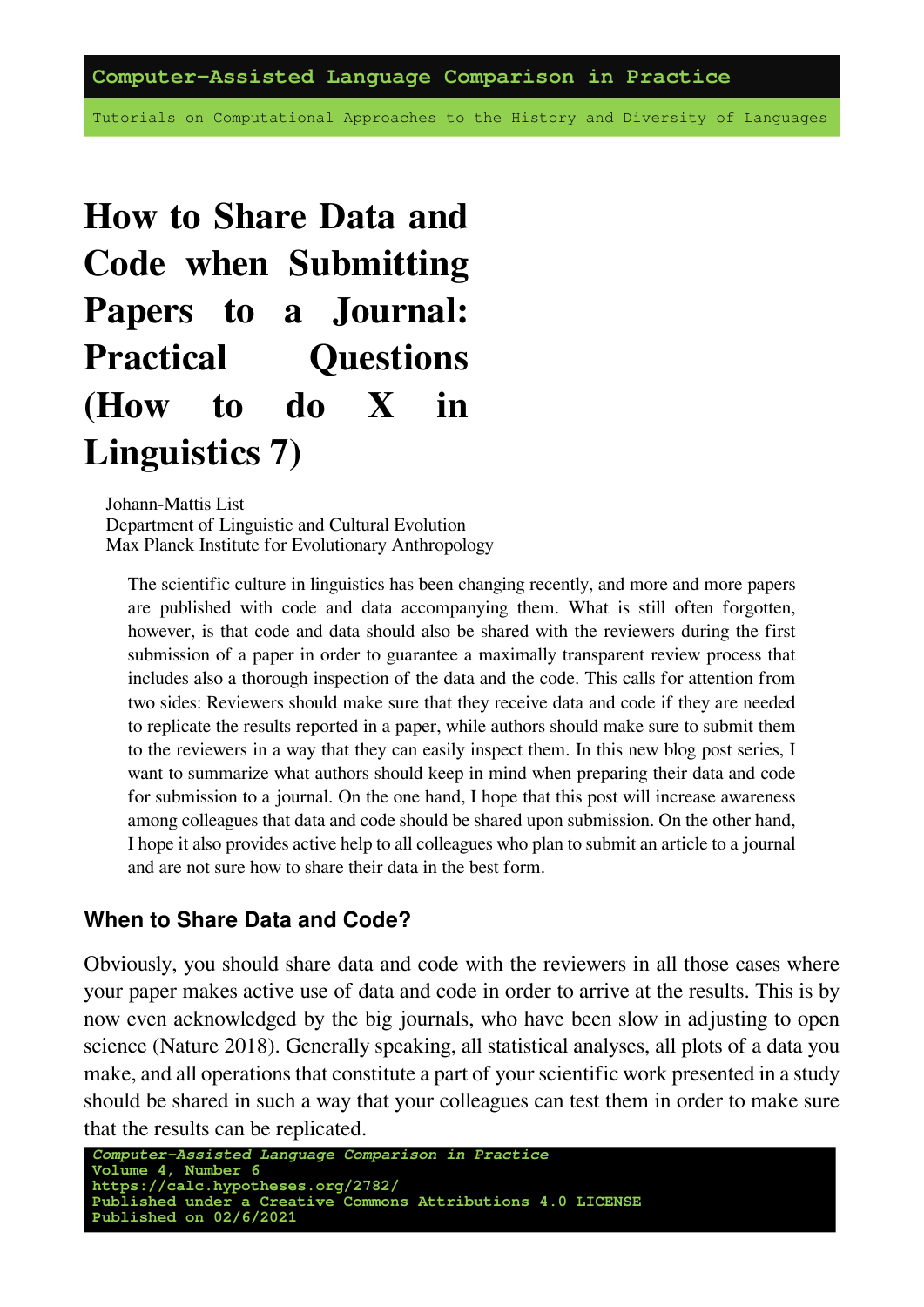In the past, I have ran into situations where I asked for the code as a reviewer, but the scholars who had submitted their paper were surprised, emphasizing that there was no code they had used. What they had used were some web services in order to calculate correlations, such as [SocialScienceStatistics.com](https://www.socscistatistics.com/), and they considered it so trivial to run a correlation that they thought it was not worthwhile to provide information on this. However, since there are many ways to compute correlations, and since many colleagues still do not know how to compute them, they cannot be called standard knowledge. As a result, I would still demand that detailed information on what was done to arrive at a correlation value is provided, even if this includes an appendix that provides an Excel sheet and instructions on how to paste the data from the sheet into the website. Since sharing code is also important for the education of our colleagues, and since all people who know how to code have learned a large part about it from others who have shared their code, I consider it as very problematic if scientists refuse to be transparent in this regard.

## **Supplementary Material and Supplementary Information**

If you share data and code, they should be easy to find in your paper (since findability is the basis of FAIR data, see [Wilkinson 2016\)](https://digling.org/evobib/?bibtex=Wilkinson2016). I recommend to make your supplements findable by adding an extra section to your paper directly before the references, which you should call Supplementary Material, and which provides a link to a repository, where one can download the data. I recommend to distinguish the supplementary material from the supplementary information, which is typically additional information in the form of plots, text, explanations, which would otherwise be called an appendix, if a paper would get otherwise too long. Scholars still often confuse the supplementary information with the supplementary material and think that it is enough to share a table with data points in the form of a PDF document (and sometimes, journals even force them to do so). But the true supplementary material is usually a folder that one can download, which contains code, data, and a README file that explains the colleagues how they should interpret the data.

You can use standard wording to announce how your data is shared. Compare, for example, the way I announce my supplementary material in a study from 2019 on the detection of sound correspondence patterns([List 2019\)](https://digling.org/evobib/?bibtex=List2019a):

The supplementary material accompanying this article contains the code and all instructions needed to repeat the experiments described in this article. The original package for correspondence pattern detection is publicly available from GitHub under https://github.com/lingpy/lingrex (Version 0.1.0). The package providing the supplementary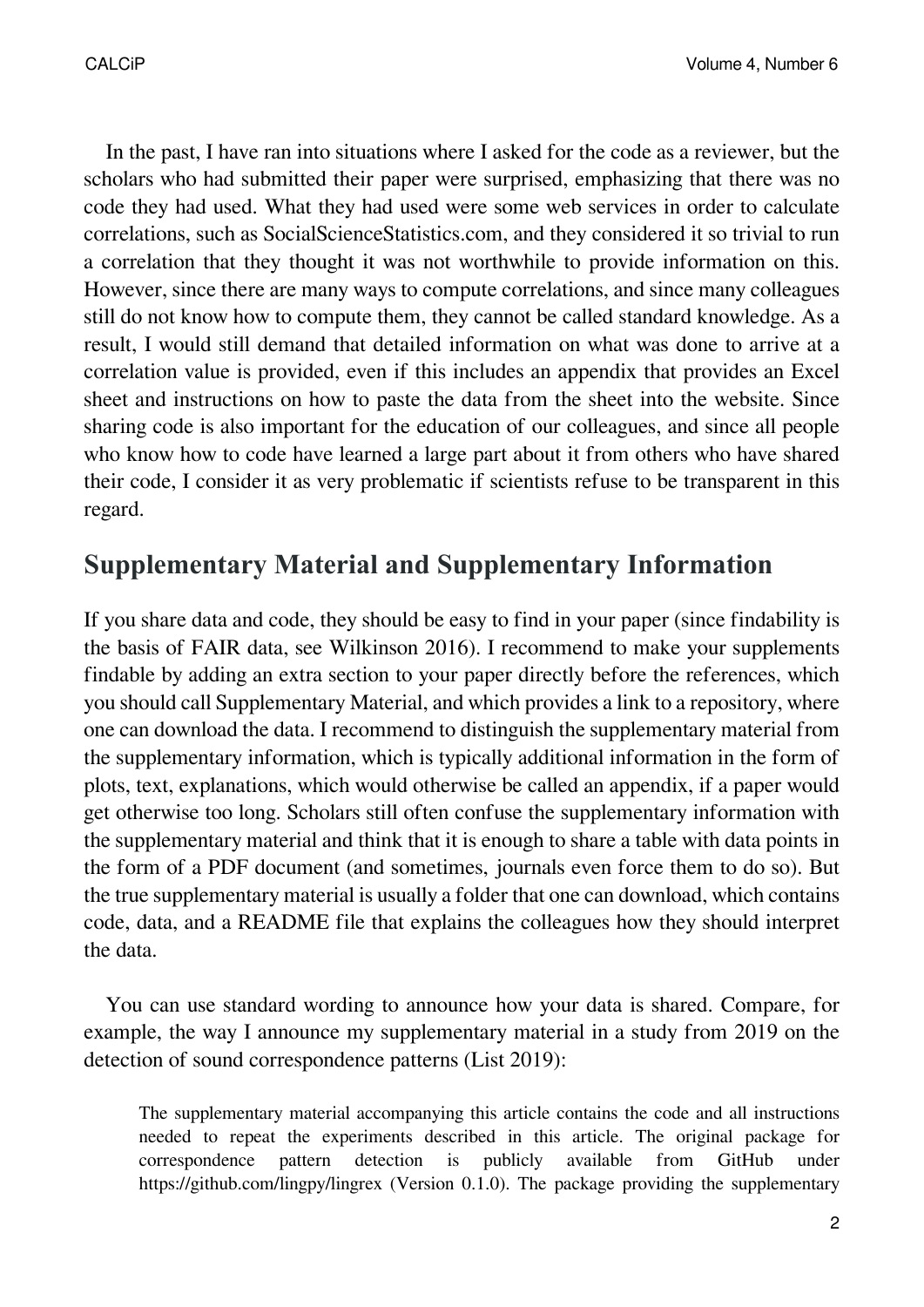material with results and instructions for running the code is also available via GitHub under https://github.com/lingpy/correspondence-pattern-paper (Version 1.1.1) and has been archived with Zenodo at https://doi.org/10.5281/zenodo.1544949.

So a very general template could look like:

The supplementary material accompanying this article contains the code, the data, and additional instructions on how to use them in order to repeat the experiments described in this study. Data have been curated on REPOSITORY (URL, VERSION) and archived with PROVIDER (DOI). Code has been curated on REPOSITORY an darchived with PROVIDER (DOI, VERSION).

#### **How to Share Code in Practice?**

People are often afraid to share their code during peer review since they think it would unmask their anonymity. Maybe this is also the reason why code on NLP conferences is still often not submitted (which is a pity, since especially here, there are experts who should have a look at the code and check it). Thanks to the Open Science Framework (https://osf.io) and recently also Zenodo (https://zenodo.org), there are no more hurdles to share code anonyously, and I recommend all authors who need to supply data and code with their papers, since they want to support open science and transparent practices, to really make use of the great public repositories which we have by now at our disposal.

I do not recommend to submit code along with the editorial management system of the journal where you submit your article to, since journals often mess up code, and in the end you may have to resend it to the editor via email, so rather put your data on the Open Science Framework, get a read-only link in anonymized form, and place this link in an extra section of your paper, which you call "Supplementary Material and Source Code".

If you run into problems with copyright issues when sharing your data, or your data contains sensitive information that would not be ethical to share, you should still allow reviewers to have access to the full data, because who, if not the reviewers, should have this direct access? Otherwise, if nobody else but you yourself has seen your data, you could claim to have found algorithms for anything you want. So in the case of copyright issues and sensitive information, I recommend to make sure that the data are stored somewhere independently of your computer, ideally on a public repository with closed access. This would guarantee long-term reproducibility, as sensitive data often lose their sensitivity after some decades, and even political institutions tend to open their archives after a certain amount of time. If the copyright-relevant parts of your data are not essential for the replication of the study itself, you can also share your data in anonymized form. This is what I did for a blog post on rhymed poetry, which contained many copyrighted song texts. Since only the rhyme words were important for the study at hand,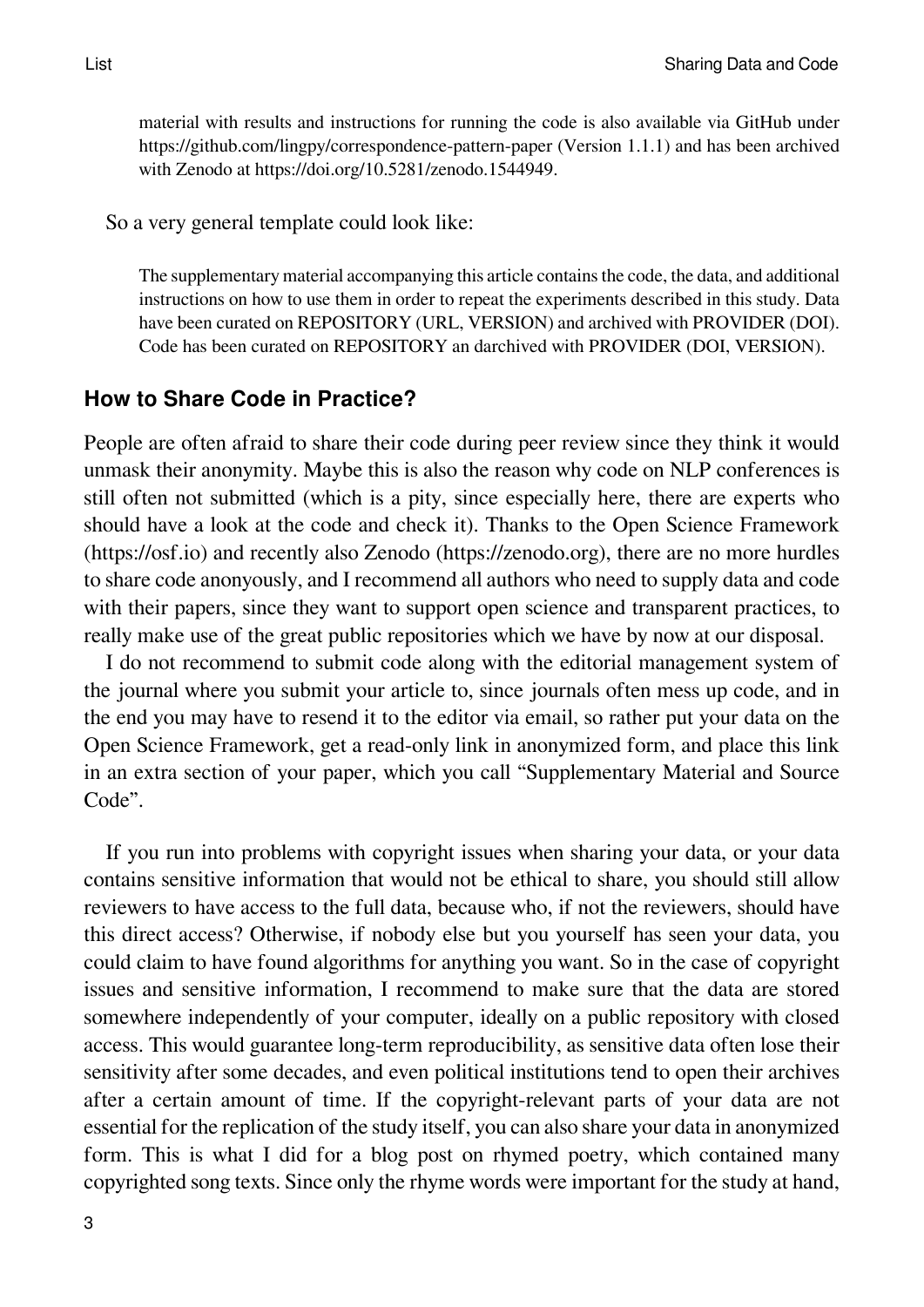I shared the rhyme words and replaced the remaining letters by question marks (see [List](http://phylonetworks.blogspot.com/2020/08/constructing-rhyme-networks-from-rhymes.html) [2020](http://phylonetworks.blogspot.com/2020/08/constructing-rhyme-networks-from-rhymes.html), code and data shared [here:](https://gist.github.com/LinguList/159392d371a7015a307846f76f1b6c07) https://gist.github.com/LinguList/159392d371a7015a307846f76f1b6c07).

### **Summary**

Let me briefly summarize what I have tried to cover so far. If data and code play a crucial part in one's study, one must share them to conform to good scientific practice. It is crucial to share data and code already during the review process, to make sure that reviewers can also review how data and code are presented. To share data and code anonymously, there are many solutions available by now, and it is generally recommended to always deposit data and code at a repository independent from the journal, since journals have failed to provide good solutions for the archiving of data so far. To make sure reviewers and potential readers find the link to the supplementary material, you should add a section called "Supplementary Material" at the end of your paper, right before the references.

# **Outlook**

When I began to write on this topic, I thought I could handle all aspects of data and code sharing in a single blog post. Later, I realized that the details of data and code sharing easily exceed one blog post, and — as a result — now decided to make a series, in which I will try to explain some aspects which I consider important. Having given a practical overview on the steps to undertake this time, I want to go a bit more into detail in future posts. In the following months, I therefore plan to discuss both general cases, such as dependencies and versions of data and code, and very concrete cases, such as my recommendations for scholars who share comparative data in the form of cognate sets and sound correspondences or scholars who want to share their data in the form of a CLDF dataset. People interested to weigh in are cordially invited to contribute to our blog.

### **References**

List, Johann-Mattis (2019): Automatic inference of sound correspondence patterns across multiple languages. Computational Linguistics 1.45. 137-161.

Nature, Editorial Board (2018): Referees ́rights. Nature 560. 409.

Johann-Mattis List (2020-08-24): Constructing rhyme networks (From rhymes to networks 5). The Genealogical World of Phylogenetic Networks 9.8. [http://phylonetworks.blogspot.com/2020/08/constructing-rhyme-networks-from](http://phylonetworks.blogspot.com/2020/08/constructing-rhyme-networks-from-rhymes.html)[rhymes.html](http://phylonetworks.blogspot.com/2020/08/constructing-rhyme-networks-from-rhymes.html)